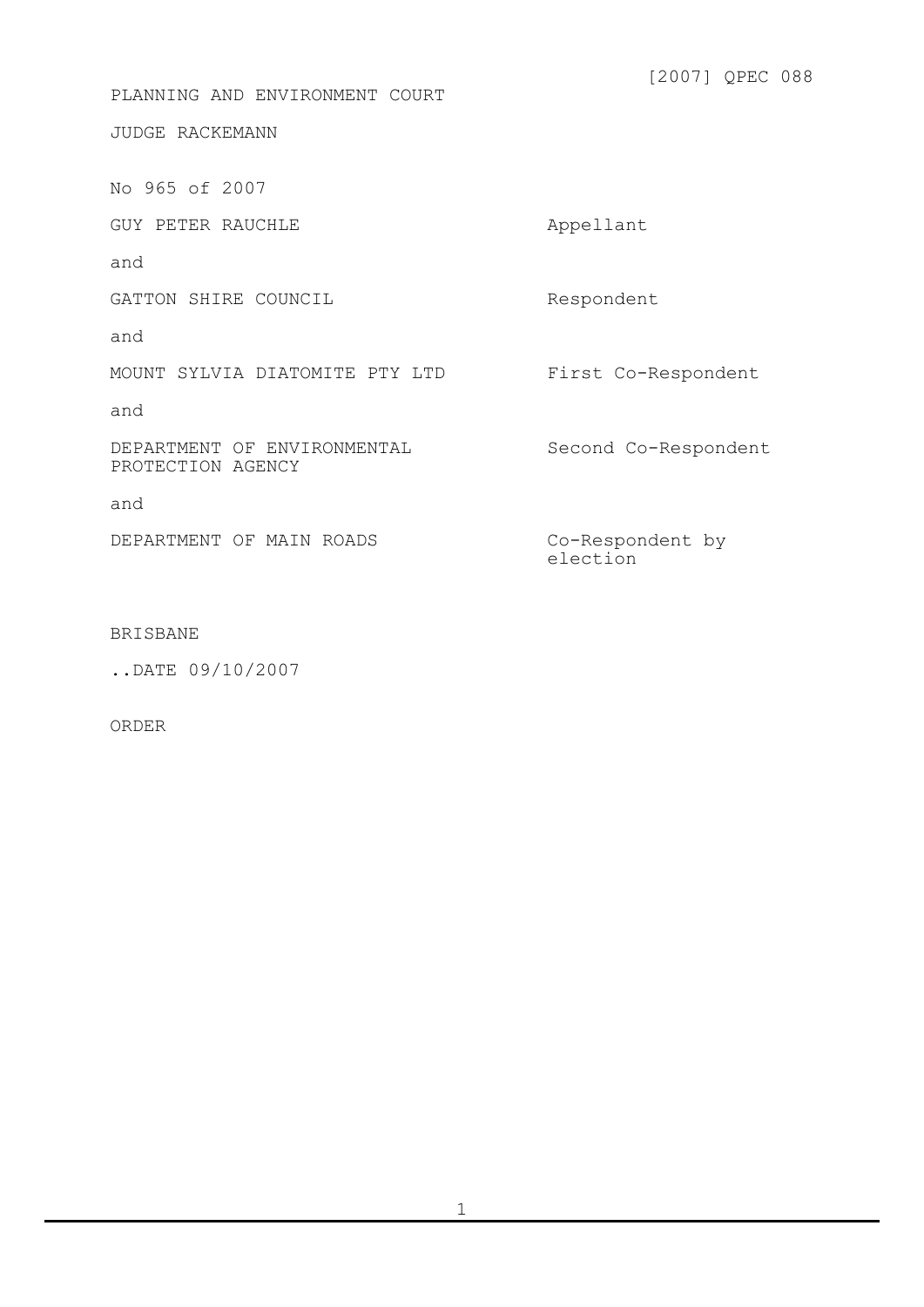HIS HONOUR: In this matter Mr Rauchle appealed against the approval of an application by the first co-respondent. The matter of whether there should be an approval or a refusal was heard and I delivered reasons, in which I indicated that the appeal would be dismissed in due course, but adjourned the further hearing so that the matter of amended conditions could be considered.

The first co-respondent produced a proposed amended set of conditions, to which Mr Rauchle responded in a three page typed document. The matter was then adjourned to today for a consideration of the matters raised by Mr Rauchle in relation to the conditions. I will deal with the matters in turn, in accordance with the list from Mr Rauchle's document.

The first three pragraphs of that document relate to the position of the crusher on the subject site. The first corespondent wishes to have the crusher located as per figure 6100B. That is consistent with the plan upon which the trial was conducted. That plan was figure 6100A and showed the area to be occupied by the extractive industry. The difference between fibure 6100A and 6100B is, relevantly, that in 6100B there is an express reference to the crusher location.

**50** Prior to the trial an affidavit had been sworn in the proceedings by Mr Brown, a well-known and experienced acoustic engineer, who had referred to the selection and placement of both the earthmoving equipment and crusher plant on the western side of the mining lease as being appropriate and,

2

**10**

**20**

**1**

**30**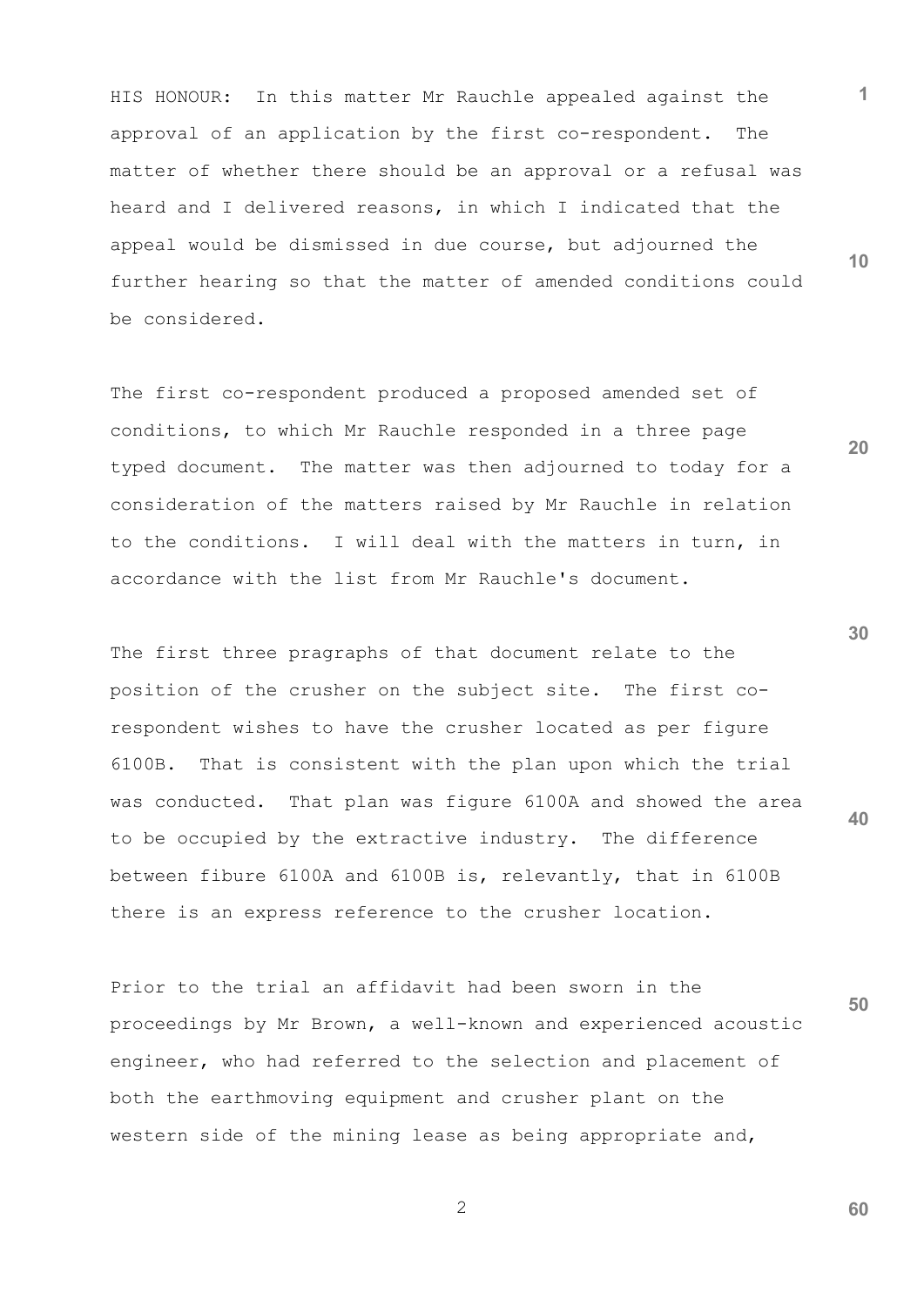indeed, ameliorative. I do not consider that figure 6100B would represent anything other than a minor change.

Mr Rauchle pointed out that the negotiated decision notice of the council had required the crusher to be located at a different location, at the eastern side of the mining lease. He suggested that since the negotiated decision notice expressly provided that the negotiated conditions were subject to the crusher plant being situated at that different location, the applicant should lose the benefit it obtained by successfully negotiating changes to other conditions, if it is to depart from the crushing plant location indicated in the negotiated decision notice.

**40 50** At a factual level however, he was unable to persuade me that there was any good reason why a shift in the crusher location, back to the position as now shown on 6100B, should lead to a consequential loss of the benefit of other changes that the appellant had obtained by negotiating amendments to other conditions. In particular, there was a reference to the negotiated decision notice having reduced the area upon which a certain bond was calculated and there was no basis demonstrated as to why the moving of the crusher location should lead to any different outcome with respect to the amount of the bond. I am not prepared to accede to Mr Rauchle's submissions in relation to this matter.

**20**

**1**

**10**

**30**

...

3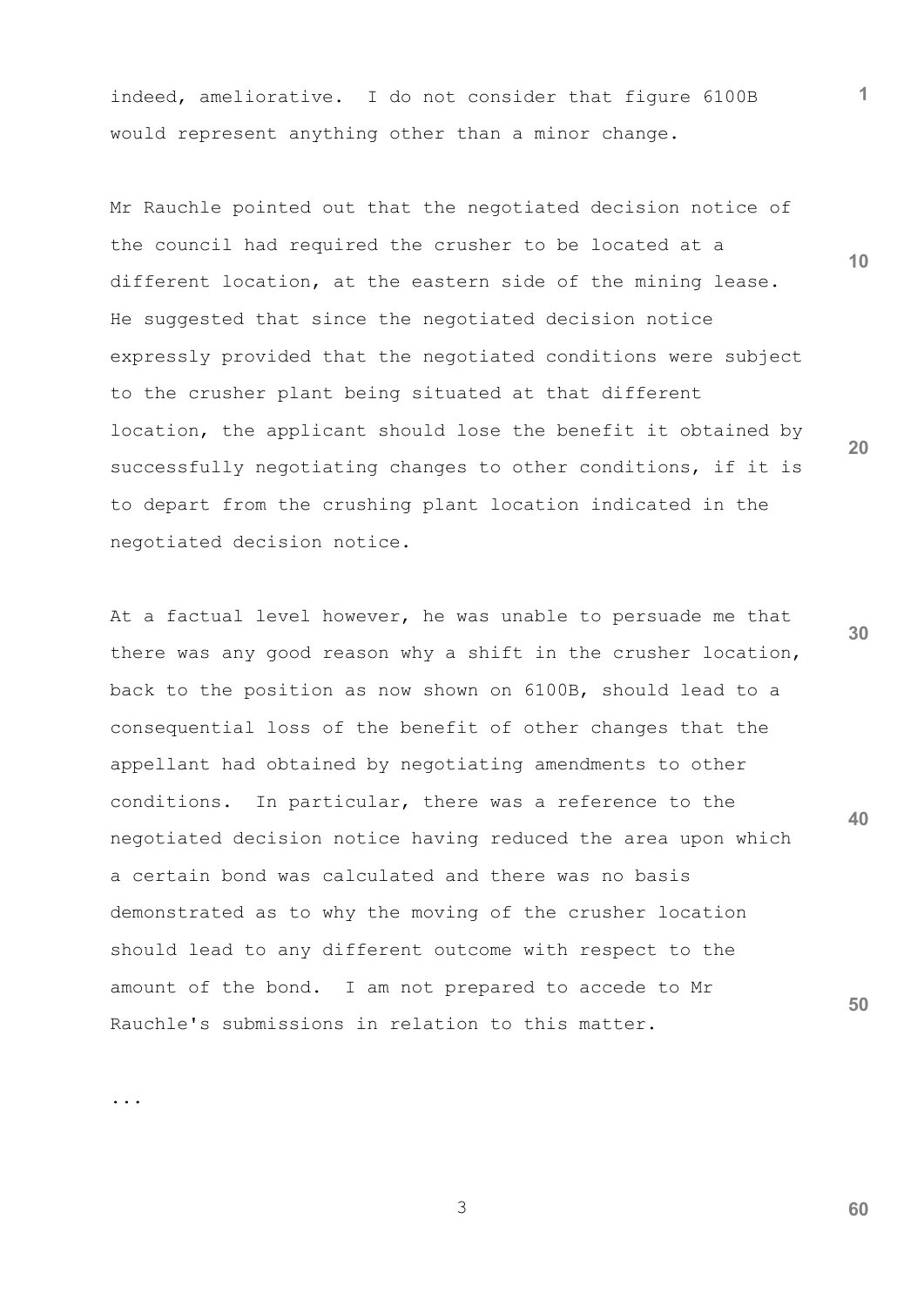HIS HONOUR: The next issue raised by Mr Rauchle is related to the construction of the internal haul exit route shown on the proposal plans. He points out that there is no provision as to when that will be provided.

The internal haul exit route is designed not so much for traffic reasons but for protection of noise amenity. In particular, Mr Brown, in his affidavit which was sworn on the 6th of July 2007 said, amongst other things, that "The construction of the new exit haul route...is expected to adequately control the noise from trucks existing the site."

In his submissions, Mr Haydon pointed to other controls on noise provided for in the conditions and suggested that it may be that the exit haul route becomes unnecessary if, once the operation is up and running, it can be demonstrated that the proposal is operating satisfactorily from a noise perspective without it. However, on the evidence as it now stands from Mr Brown, it seems to me that the construction of the exit haul route was an appropriate and sensible proposal which was put forward to better provide for the control of noise and it having been proposed by the appellants, I am not persuaded that it is something which should be deferred to a later time.

Accordingly I will require that the conditions be worded in such a way as to require the construction of that internal haul exit route prior to commencement.

4

...

**10**

**1**

**20**

**30**

**40**

**50**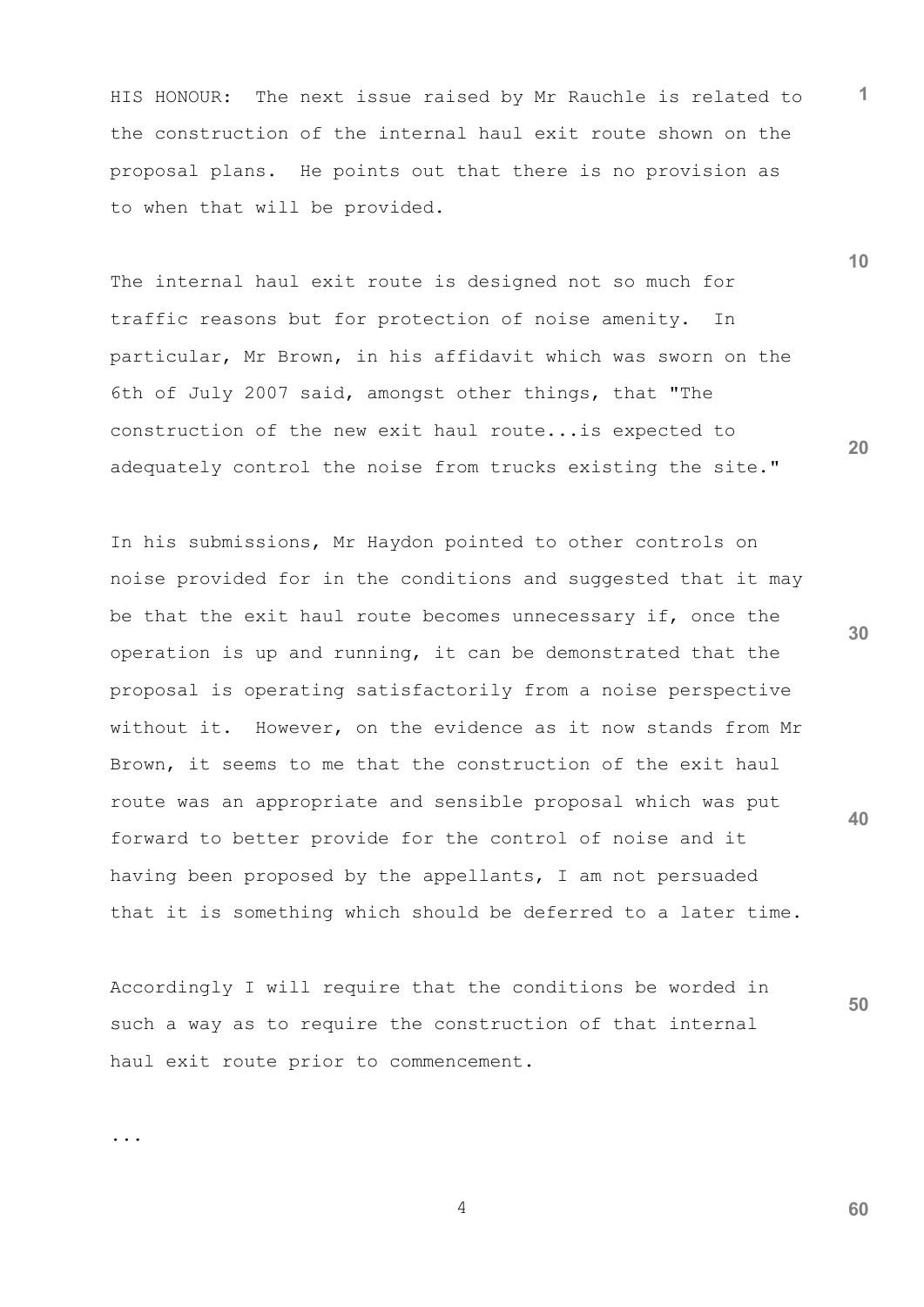**10 20** HIS HONOUR: The next issue raised by Mr Rauchle relates to the use of Chalk Mine Road prior to it's ultimate upgrade. The conditions of approval require an upgrading of Chalk Mine Road and the conditions of the negotiated decision notice required that upgrade to occur before the use was to commence. The appellant wishes to have that condition altered, so that it can use the road in the interim, subject to doing some interim works to ensure that the traffic operates satisfactorily during that interim phase. Mr Rauchle points out two things. He says that, first of all, that may constitute more than minor change to the application the subject of the appeal and secondly, that if any such interim use were to be permitted then it should be for a limited time.

**30 40** As to the first of those points, I accept Mr Haydon's submission that this is not a change to the application or the proposal at all. What it involves is a alteration to the conditions with respect to the use of the external road network. The proposal itself, which is to occur on the subject site, is not to alter by reference to these conditions in any event.

**50** While acknowledging that there was a submission in relation to dust from the increased use of the road, it seems to me that any interim use, for a contained period, of one of the external roads does not, in the context of the application considered as a whole, represent something that would be more than minor in any event.

 $\sim$  5

**60**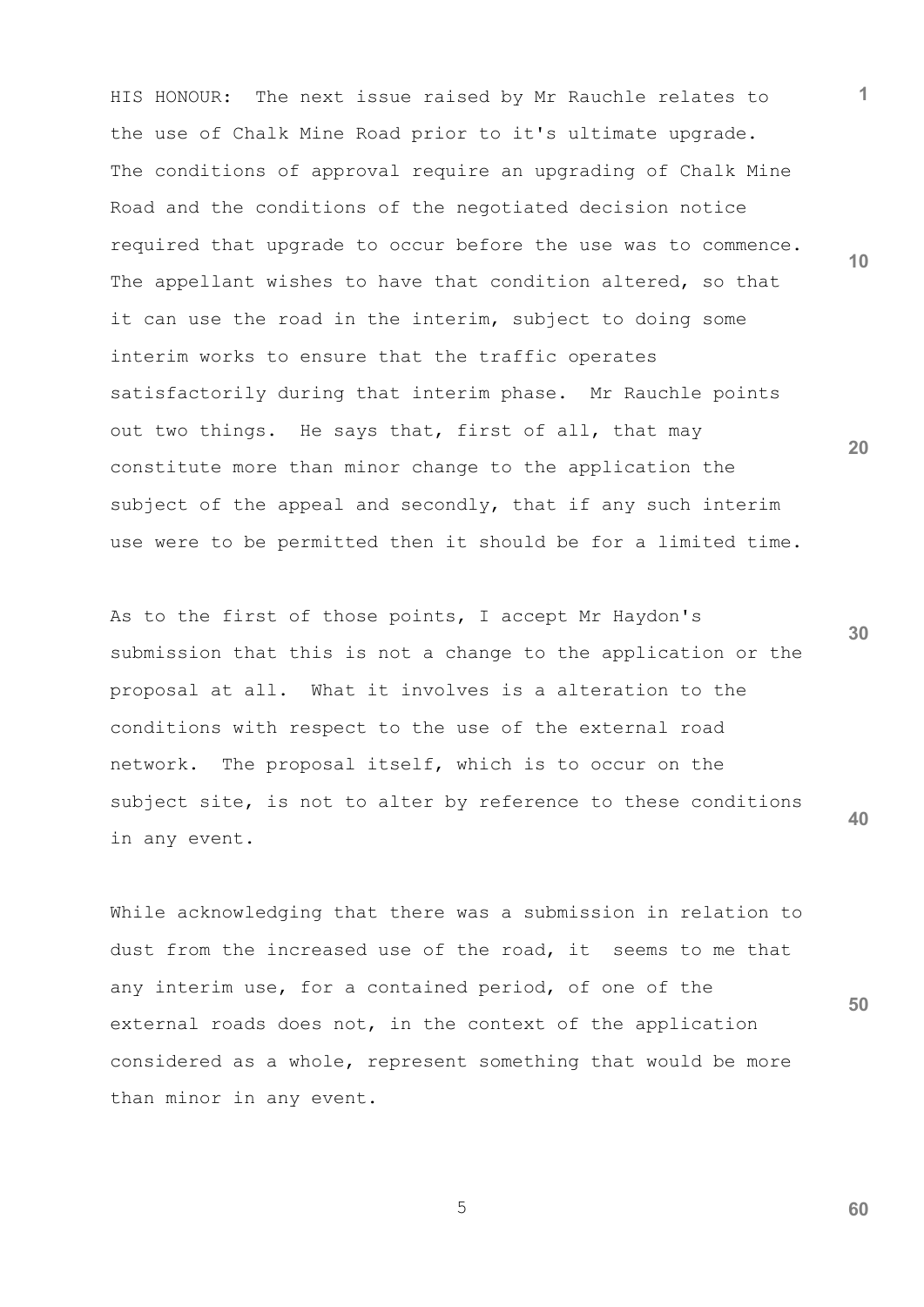In relation to the question of putting a time limit on the interim use, that is a point which is accepted by the other parties. The issue is as to what date should be set as a date beyond which the use can not continue unless the ultimate works are in place. The Council's material suggests that the road will be finished by the end of June. A date should be set which allows some leeway for unforseen circumstances and Mr Rauchle accepts the reasonableness of the adoption of a day at the end of July and so I will adopt the date of the 31st of July 2008.

...

**30 40** HIS HONOUR: The next issues raised by Mr Rauchle are related to the standard of the interim works to be constructed on Chalk Mine Road. His issues really related to an earlier proposal by Mr Lee as to what would be required. Mr Holland, the traffic engineer for the applicant, frankly acknowledged that he didn't see that as being entirely satisfactory and has suggested something of a greater standard, which is now reflected in a draft condition 25. That would require, in the interim period, Chalk Mine Road, to be widened to a width of 6.5 metres on the straights and 7.5 metres at horizontal curves. I accept Mr Holland's evidence that that would be an appropriate standard and, with that standard, would allow for passing, such that Mr Rauchle's previous concern about limited locations for passing bays no longer becomes a difficulty.

**20**

**1**

**10**

**50**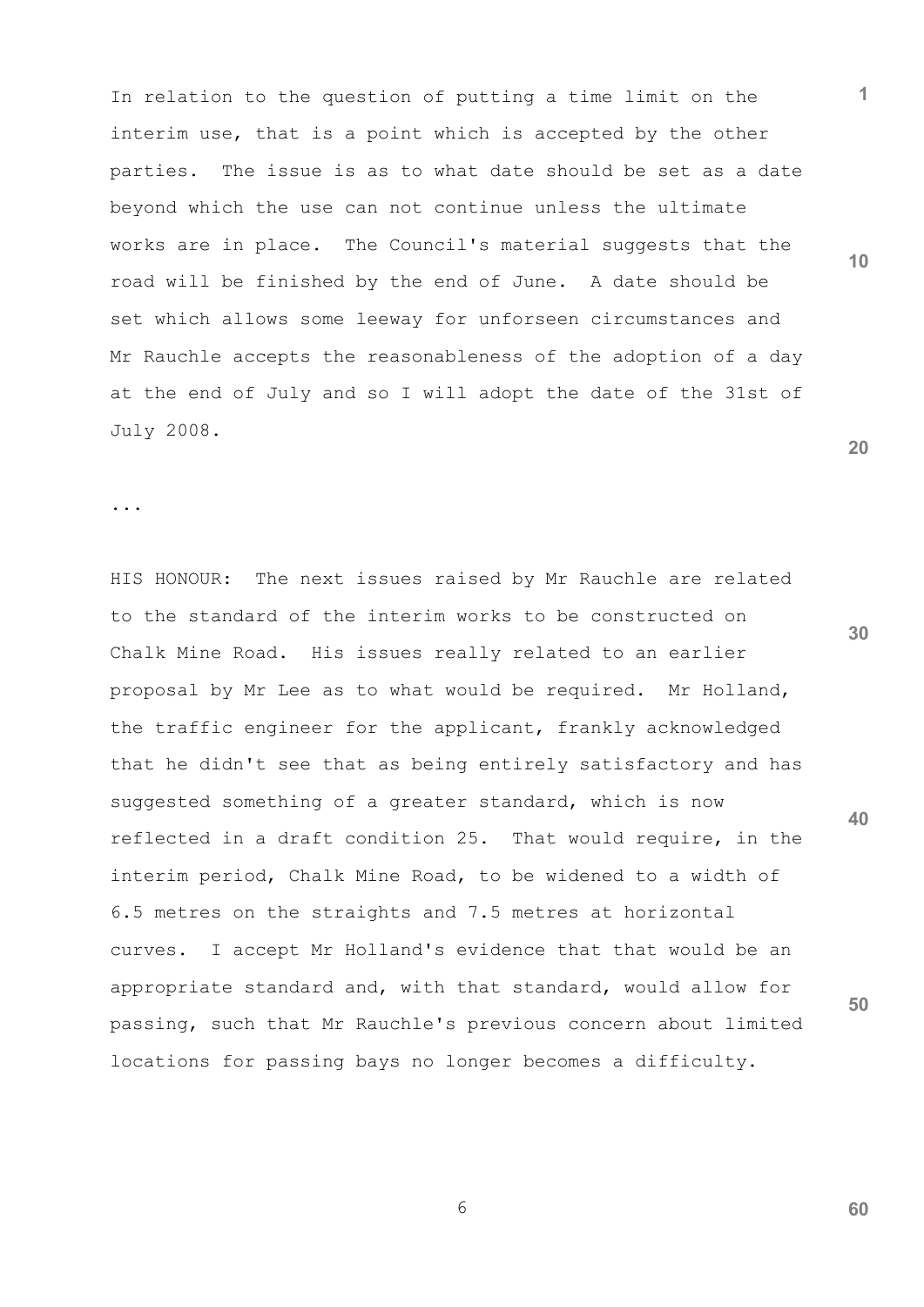There was some dispute between Mr Lee and Mr Holland in relation to what speed limit should apply along Chalk Mine Road in its interim upgraded form. Mr Lee is prepared to accept the higher standard suggested by Mr Holland, but would prefer to keep a lower speed limit of 40 kilometres per hour. Mr Holland's evidence is that the speed environment, once the road is upgraded, will be 60 kilometres per hour.

Of course, the speed limit which applies to Chalk Mine Road after the interim upgrade will be a matter for the Council as the local road authority and it may exercise its powers to post the speed limit as it chooses. From the Court's perspective, all it can do would be to set a condition which required the vehicles associated with the subject use to drive at a speed not exceeding a certain speed limit or the posted speed limit, whichever is the lesser - that is, it could not authorise vehicles to travel at anything above the posted speed limit, but it could put on a condition constraining those vehicles using the subject site from driving at speed above a nominated limit.

In view of the evidence of Mr Holland, I think it is appropriate that the condition nominate 60 kilometres per hour as a speed limit or, as I say, the posted speed limit whichever is the lesser. In that way, if the Council is of the view, as the road authority, that the speed limit should be 40 kilometres an hour, it is perfectly at liberty to post such a speed limit, which will then have to be complied with.

7

**10**

**1**

**20**

**30**

**40**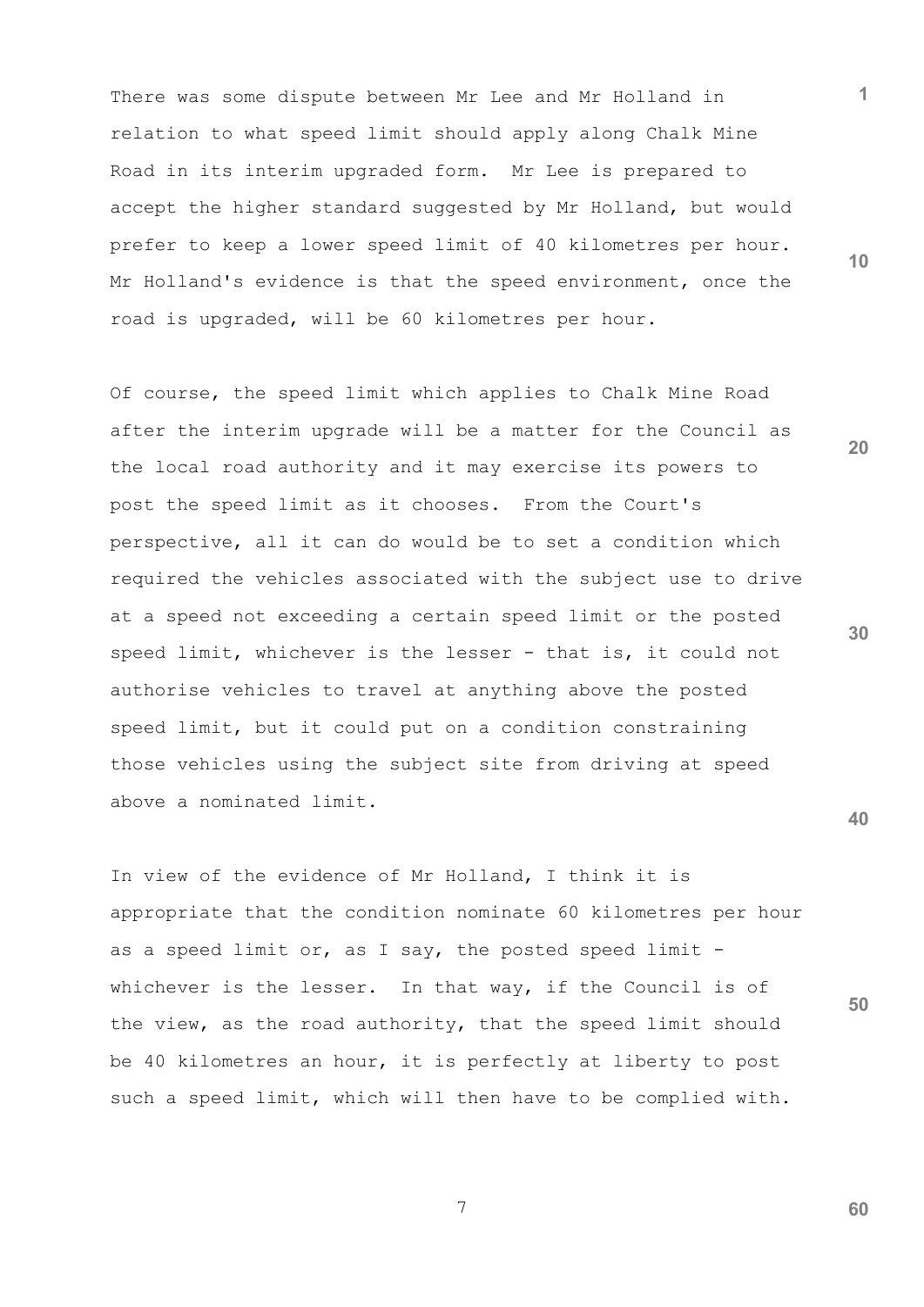HIS HONOUR: The next issue of Mr Rauchle's relates to that part of Mount Sylvia Road which is currently being upgraded by the Department of Main Roads. The Department has let a contract, so that it is the council which is doing the works under the direction of the DMR. The council has submitted a traffic management plan to DMR for the project and the works are being conducted, it would appear, subject to that traffic management plan. Mr Rauchle is not satisfied about the management of the roadworks. He has suggested there should be some further condition which would have the result of ensuring that vehicles from the mine don't use the road unless there are people on the road supervising at the time. He suggested there are a number of other ways in which conditions could be worded.

In support of his point he swore an affidavit in which he exhibited a copy of a photograph of a section of the road which is currently being upgraded, with the suggestion being that it's somewhat narrow, clear of a certain drop off. This was put to Mr Holland who was unable to offer any opinion about the safety of the situation in the absence of any measurements as to width.

**40**

**50**

Mr Rauchle's affidavit also speaks about reports he received from his wife and his neighbour about having to take evasive action with oncoming traffic. He also reports on certain other observations. None of the comments of his affidavit,

8

**1**

**10**

**20**

**30**

...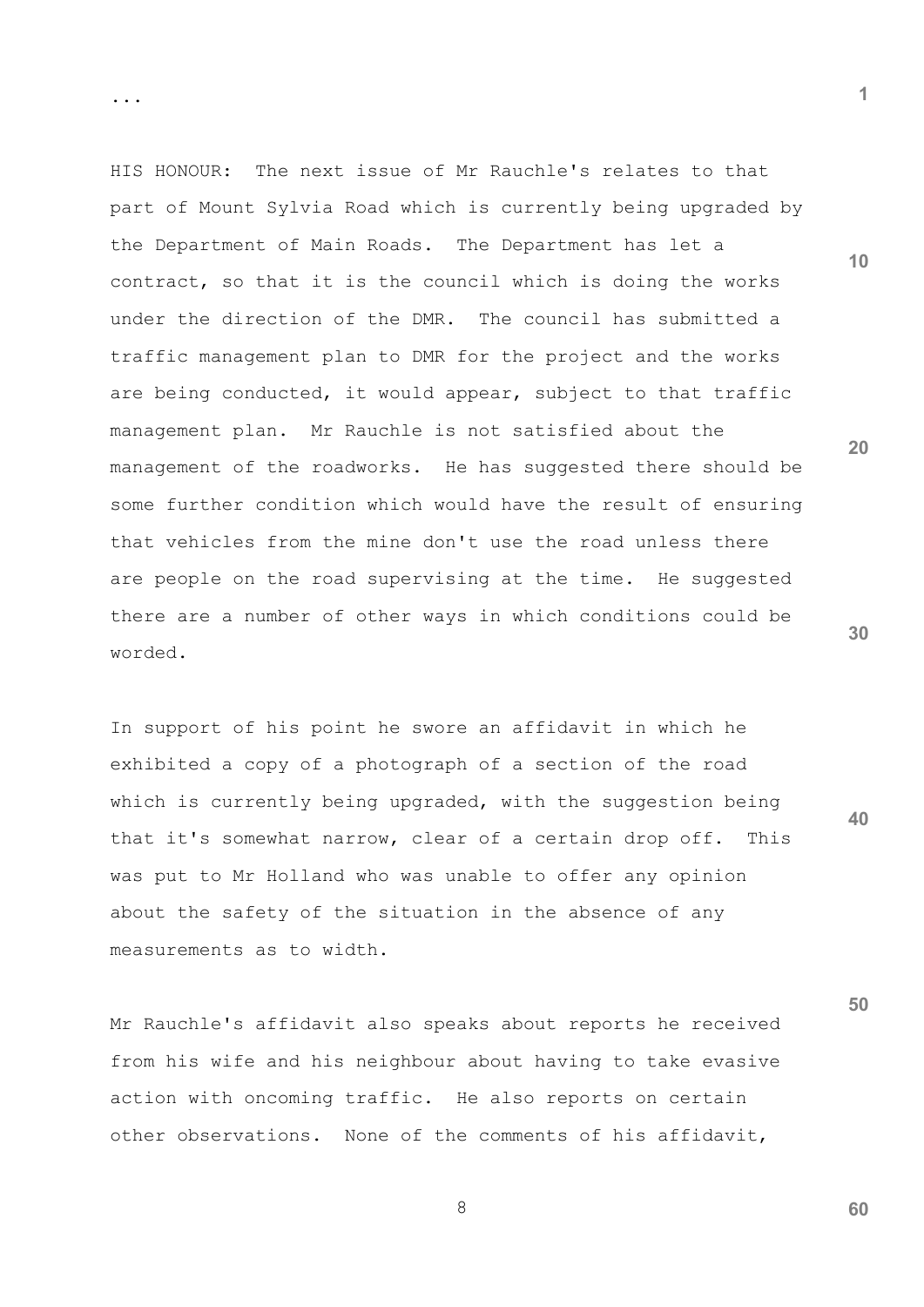however, satisfy me that there are problems associated with the upgrading of Mount Sylvia Road and the operation of the traffic management plan which would mean that the use of the haul route during that upgrading by the further heavy vehicles associated with this approval would be inappropriate. Of course, there are trucks which may use the haul route in any event, associated with the mine in its pre-approval state.

I am satisfied that the evidence that there is a traffic management plan in place combined with the evidence that the DMR conducts regular inspections of the project is a satisfactory safeguard that the appropriate road authorities will manage the roadworks in such a way as to make it not inappropriate for the route to be used by heavy vehicles during the construction phase. Accordingly I am not prepared to impose a further condition in that regard.

...

**40 50** HIS HONOUR: Mr Rauchle's next point was that the Site Based Management Plan in its previous draft will have to be amended in its final form to reflect developments which have occurred in the course of the hearing. Mr Haydon accepts that. The conditions simply speak about the preparation of a Site Based Management Plan. That, no doubt, contemplates a plan which relates to the development as approved. There is no need to alter the conditions to take account of Mr Rauchle's observations.

9

**60**

**10**

**1**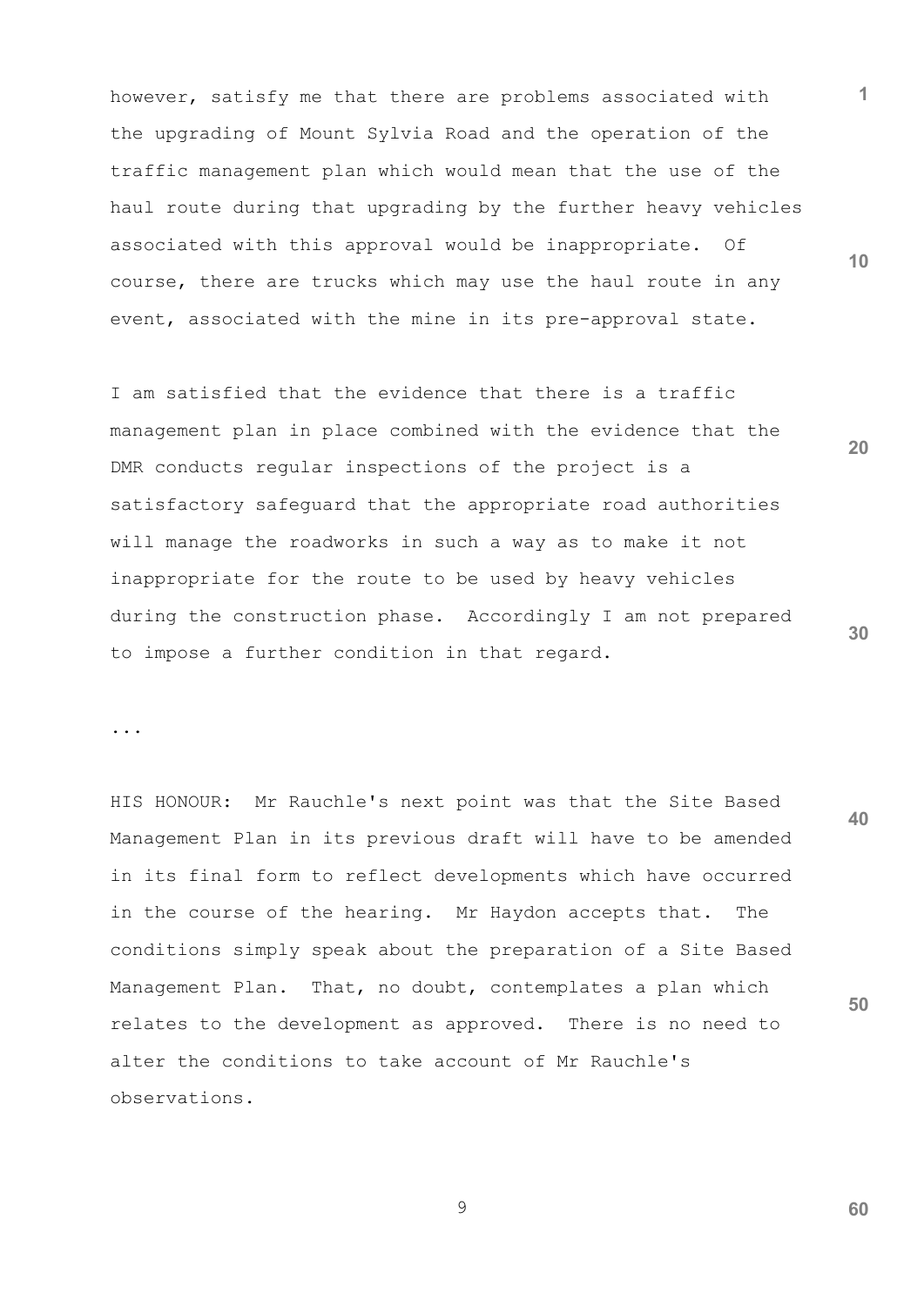HIS HONOUR: Mr Rauchle's final concern related to the standard of works for the ultimate upgrading of Chalk Mine Road. The standard which the appellant is prepared to accept, based upon Mr Holland's evidence, is a 7.5 metre formation with a four metre seal, which is indeed in excess of the standard that had been required previously by the council. I am satisfied that that would be an appropriate standard.

Mr Rauchle pointed to references in some standards to a 4.5 metre seal. Mr Holland explained that only 3.5 metres was necessary in terms of providing for the vehicles. The extra width is a matter which relates to minimising the extent of edge wear and therefore maintenance. The council is prepared to accept a four metre seal and the consequences that might flow from having that seal rather than a wider seal. In the circumstances I do not see any compelling reason to require a greater seal than that which is provided for in the proposed condition.

Mr Rauchle suggested that this created some inconsistency with condition 23 which otherwise requires roadworks to be constructed in accordance with certain standards. That can be overcome by inserting, at the beginning of that condition the words, "Save as otherwise provided herein".

A final matter in relation to this condition is that the condition contained a sentence which gave an estimate of the

10

...

**20**

**30**

**40**

**50**

**1**